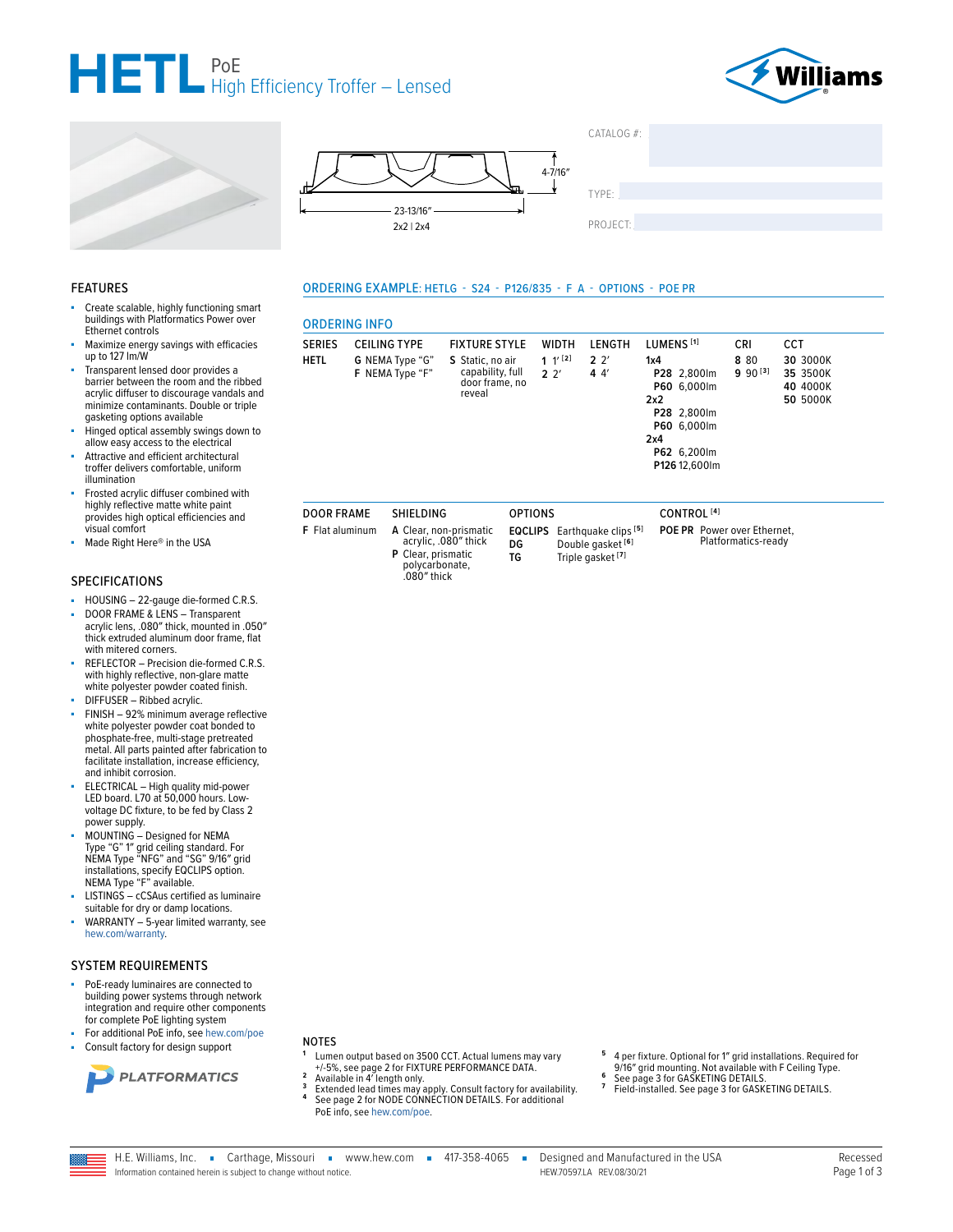# **HETL** PoE<br>
High Efficiency Troffer – Lensed

#### <span id="page-1-0"></span>FIXTURE PERFORMANCE DATA

|                         |       | LED PACKAGE   DELIVERED LUMENS   WATTAGE   EFFICACY (Im/W) |     |       |
|-------------------------|-------|------------------------------------------------------------|-----|-------|
| $\overline{\mathbf{x}}$ | P28   | 2840                                                       | 24  | 118.3 |
|                         | P60   | 6011                                                       | 50  | 120.2 |
| 2x2                     | P28   | 2840                                                       | 24  | 118.3 |
|                         | P60   | 6011                                                       | 50  | 120.2 |
| 2x4                     | P62   | 6245                                                       | 49  | 127.4 |
|                         | P1261 | 12620                                                      | 100 | 126.2 |

**<sup>1</sup>** Fixture contains two nodes, one power drop per node required.

| MULIIFLIER IADLE     |                          |      |  |  |
|----------------------|--------------------------|------|--|--|
|                      | <b>COLOR TEMPERATURE</b> |      |  |  |
| <b>LUMENS</b><br>CCT |                          |      |  |  |
|                      | 3000K                    | 0.99 |  |  |
| පි<br>ន្ល            | 3500K                    | 1.00 |  |  |
|                      | 4000K                    | 1.03 |  |  |
|                      | 5000K                    | 1.06 |  |  |
|                      | 3000K                    | 0.82 |  |  |
| පි                   | 3500K                    | 0.83 |  |  |
|                      |                          |      |  |  |
| ႙                    | 4000K                    | 0.86 |  |  |

5000K 0.89

MULTIDLIED TABLE

- Photometrics tested in accordance with IESNA LM-79. Results shown are based on 25ºC ambient temperature.
- Wattage shown is average for 120V through 277V input.
- Results based on 3500K, 80 CRI, actual lumens may vary +/-5%
- Use multiplier table to calculate additional options.

#### PHOTOMETRY

**HETLG-S24-P126/835-FA** Total Luminaire Output: 12620 lumens; 100 Watts | Efficacy: 126 lm/W | 80 CRI; 3500K CCT



|                          | <b>VERTICAL ANGLE</b> | <b>HORIZONTAL ANGLE</b> |      |            | <b>ZONAL LUMENS</b> |
|--------------------------|-----------------------|-------------------------|------|------------|---------------------|
|                          |                       | $0^{\circ}$             | 45°  | $90^\circ$ |                     |
| CANDLEPOWER DISTRIBUTION | 0                     | 5432                    | 5432 | 5432       |                     |
|                          | 5                     | 5371                    | 5368 | 5361       | 512                 |
|                          | 15                    | 5074                    | 5086 | 5099       | 1446                |
|                          | 25                    | 4556                    | 4604 | 4647       | 2135                |
|                          | 35                    | 3814                    | 3913 | 3989       | 2466                |
|                          | 45                    | 3047                    | 3225 | 3337       | 2456                |
|                          | 55                    | 2049                    | 2265 | 2212       | 1952                |
|                          | 65                    | 1158                    | 1267 | 978        | 1156                |
|                          | 75                    | 424                     | 381  | 275        | 429                 |
|                          | 85                    | 50                      | 41   | 41         | 68                  |
|                          | 90                    | 0                       | 0    | 0          |                     |
|                          |                       |                         |      |            |                     |

| LUMEN SUMMARY | <b>ZONE</b> | <b>LUMENS</b> | % FIXTURE |
|---------------|-------------|---------------|-----------|
|               | $0 - 30$    | 4093          | 32        |
|               | $0 - 40$    | 6559          | 52        |
|               | $0 - 60$    | 10967         | 87        |
|               | 0 - 90      | 12620         | 100       |
|               | $0 - 180$   | 12620         | 100       |

**HETLG-S14-P60/835-FA** Total Luminaire Output: 6012 lumens; 50 Watts | Efficacy: 120 lm/W | 80 CRI; 3500K CCT



|                          | <b>VERTICAL ANGLE</b> | <b>HORIZONTAL ANGLE</b> |      |            | <b>ZONAL LUMENS</b> |
|--------------------------|-----------------------|-------------------------|------|------------|---------------------|
|                          |                       | $0^{\circ}$             | 45°  | $90^\circ$ |                     |
|                          | 0                     | 2613                    | 2613 | 2613       |                     |
| CANDLEPOWER DISTRIBUTION | 5                     | 2569                    | 2568 | 2568       | 245                 |
|                          | 15                    | 2436                    | 2444 | 2460       | 694                 |
|                          | 25                    | 2186                    | 2206 | 2217       | 1024                |
|                          | 35                    | 1859                    | 1897 | 1922       | 1189                |
|                          | 45                    | 1518                    | 1587 | 1607       | 1191                |
|                          | 55                    | 1009                    | 1074 | 951        | 913                 |
|                          | 65                    | 585                     | 569  | 401        | 526                 |
|                          | 75                    | 217                     | 169  | 123        | 196                 |
|                          | 85                    | 28                      | 23   | 24         | 34                  |
|                          | 90                    | 0                       | 0    | 0          |                     |

|  | LUMEN SUMMARY | <b>ZONE</b> | <b>LUMENS</b> | % FIXTURE |
|--|---------------|-------------|---------------|-----------|
|  |               | $0 - 30$    | 1963          | 33        |
|  |               | $0 - 40$    | 3151          | 52        |
|  |               | $0 - 60$    | 5256          | 87        |
|  |               | $0 - 90$    | 6012          | 100       |
|  |               | $-180$      | 6012          | 100       |

### <span id="page-1-1"></span>NODE CONNECTION DETAILS

Includes 24″ cable with 4-position mating connector for Platformatics POE-LN2 node. See node spec sheet for details: [platformatics.com/product/poe-ln2](http://platformatics.com/product/poe-ln2)